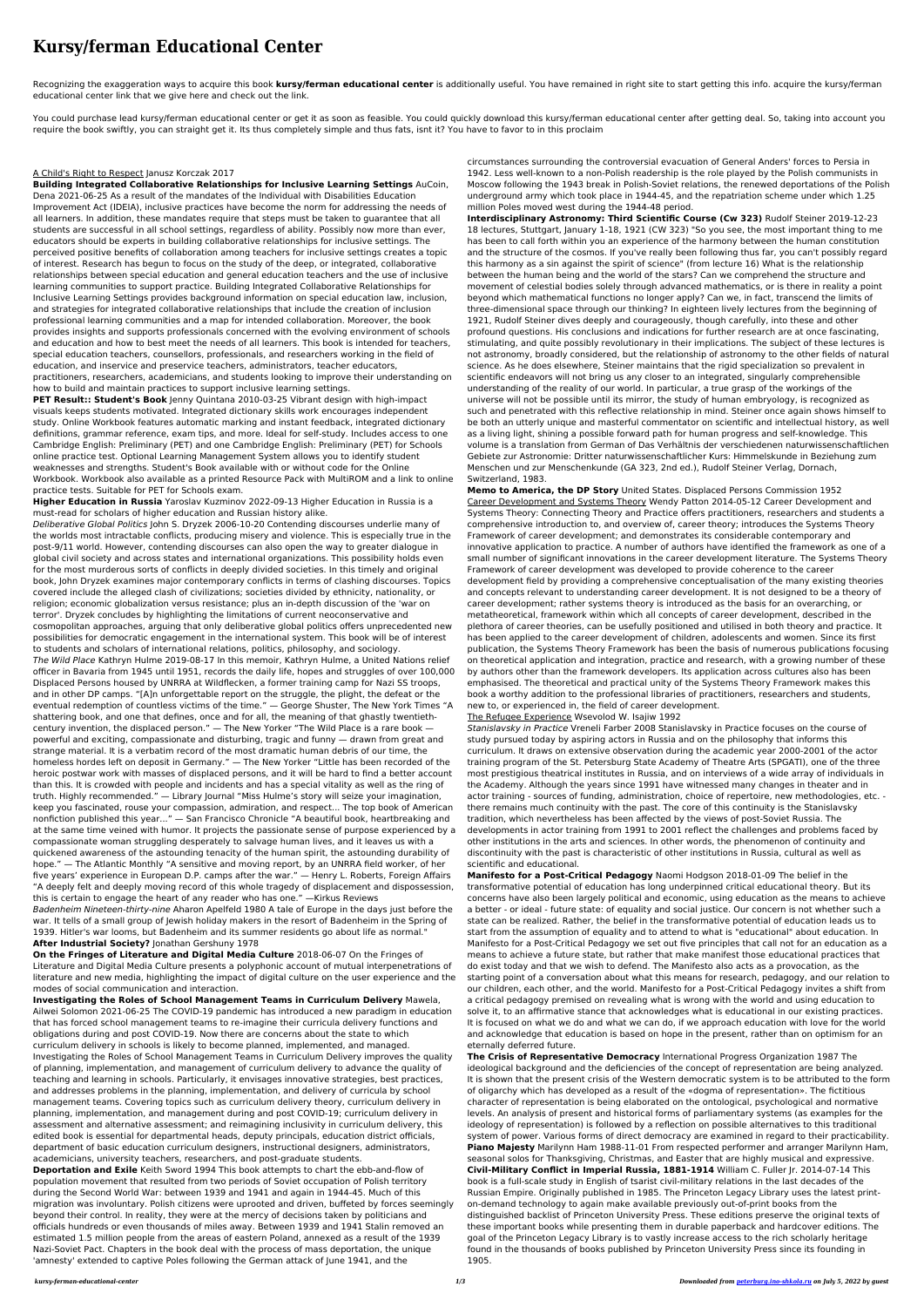Teacher Education Policy and Practice Joce Nuttall 2017-05-08 This volume addresses both 'evidence of impact' and 'impact of evidence' to reveal the complex dialogue between the enterprise of teacher education and evidence of its effects in the early 21st century, taking a critical position on the very notions of 'evidence' and 'impact' that underpin contemporary policy frameworks. Teacher education programs in Australia and internationally are challenged by contemporary policy frameworks to demonstrate evidence of the impact they have on the capacity of graduating teachers to act with confidence and competence in school and early childhood education classrooms. At the same time, the field of teacher education is increasingly working to build a robust platform of research evidence that speaks to these policy frameworks and to broader issues concerning the role of teaching and teacher education in society. Education and Reform in China Emily Hannum 2012-11-12 Transformative market reforms in China since the late 1970s have improved living standards dramatically, but have also led to unprecedented economic inequality. During this period, China's educational system was restructured to support economic development, with educational reforms occurring at a startling pace. Today, the educational system has diversified in structure, finance, and content; it has become more market-oriented; and it is serving an increasingly diverse student population. These changes carry significant consequences for China's social mobility and inequality, and future economic prospects. In Education and Reform in China, leading scholars in the fields of education, sociology, demography, and economics investigate the evolution of educational access and attainment, educational quality, and the economic consequences of being educated. Education and Reform in China shows that economic advancement is increasingly tied to education in China, even as educational services are increasingly marketized. The volume investigates the varying impact of change for different social, ethnic, economic and geographic groups. Offering interdisciplinary views on the changing role of education in Chinese society, and on China's educational achievements and policy challenges, this book will be an important resource for those interested in education, public policy, and development issues in China.

The Whorf Theory Complex Penny Lee 1996-01-01 At last  $\Box$  a comprehensive account of the ideas of Benjamin Lee Whorf which not only explains the nature and logic of the linguistic relativity principle but also situates it within a larger 'theory complex' delineated in fascinating detail. Whorf's almost unknown unpublished writings (as well as his published papers) are drawn on to show how twelve elements of theory interweave in a sophisticated account of relations between language, mind, and experience. The role of language in cognition is revealed as a central concern, some of his insights having interesting affinity with modern connectionism. Whorf's gestaltic 'isolates' of experience and meaning, crucial to understanding his reasoning about linguistic relativity, are explained. A little known report written for the Yale anthropology department is used extensively and published for the first time as an appendix. With the Whorf centenary in 1997, this book provides a timely challenge to those who take pleasure in debunking his ideas without bothering to explore their subtlety or even reading them in their original form. **Student Mobility and Narrative in Europe** Elizabeth Murphy-Lejeune 2003-08-29 Bringing together case studies and theory, this book is the first in-depth qualitative study of student migration within Europe. Drawing on the theory of 'the stranger' as a sociological type, the author suggests that the travelling European students can be seen as a new migratory elite. The book presents the narratives of travelling students, explains their motivations, the effects of movement into a new social and cultural context, the problems of adaptation, and describes the construction of social networks, and the process of adaptation to new cultures.

The Light Course Rudolf Steiner 2001 11 lectures, Stuttgart and Dornach, Dec. 23, 1919 - Aug. 8, 1921 (CW 320) "Now the time has actually arrived when...we have a subconscious glimmering of the impossibility of the modern approach to nature and some sense that things have to change" (Rudolf Steiner). This course on light--also exploring color, sound, mass, electricity and magnetism--presages the dawn of a new worldview in the natural sciences that will stand our notion of the physical world on its head. This "first course" in natural science, given to the teachers of the new Stuttgart Waldorf school as an inspiration for developing the physics curriculum, is based on Goethe's phenomenological approach to the study of nature. Acknowledging that modern physicists had come to regard Goethe's ideas on physics as a "kind of nonsense." Rudolf Steiner contrasts the traditional scientific approach, which treats phenomena as evidence of "natural laws," with Goethean science, which rejects the idea of an abstract law behind natural phenomena and instead seeks to be a "rational description of nature." Steiner then corrects the mechanistic reductionism practiced by scientific positivists, emphasizing instead the validity of human experience and pointing toward a revolution in scientific paradigms that would reclaim ground for the subject--the human being--in the study of nature. German source: Geisteswissenschaftliche impulse zur Entwikkelung der Physik, Erster Naturwissenschaftlicher Kurs: Licht, Farbe, Ton-Masse, Elektrizität, Magnetismus (GA 320). **Che Guevara, Paulo Freire, and the Pedagogy of Revolution** Peter McLaren 2000-01-12 Che Guevara, Paulo Freire, and the Pedagogy of Revolution examines what is currently at stake\_culturally, politically, and educationally\_in contemporary global capitalist society. Written by one of the world's most renowned critical educators, this book evaluates the message of Che Guevara and Paulo Freire for contemporary politics in general and education in particular. Forcefully argued and eloquently written, Che Guevara, Paulo Freire, and the Pedagogy of Revolution is a clarion call for building a new social order premised on the ideas and philosophy of two of the most important revolutionary figures of this century. It is an indispensable reference point for building transnational alliances between the North American and Latin American.Che Guevara, Paulo Freire is the best introduction available to the ideas and philosophy of these two iconoclastic figures. **Policy and Practice Challenges for Equality in Education** Neimann, Theresa 2021-09-10 Well-educated populations are important aspects of any contemporary society, as education increases national and global development and the positive expansion of communities to participate actively in civil matters also increases. Educational equality is based on the principles of administrative competence and fairness of access and distribution of resources, opportunities, and treatment, which ensures success for every person. Ensuring equal access to quality education requires addressing a wide range of persistent inequalities in society and includes a stronger focus on how different forms of inequalities intersect to produce unequal opportunities or outcomes that affect marginalized and vulnerable groups. Policy and Practice Challenges for Equality in Education takes a multifaceted look at issues of equality and inequality in education as related to policy, practice, resource access, and distribution. As such, this book explores the potential practices in education that serve to mitigate and transform unproductive practices which have left societies scarred by social and educational inequalities. The chapters provide a critical analysis of the manifestations of inequalities in various educational contexts and discerns how broader social inequalities are informed by education-related matters. This book is ideal for sociologists, administrators, instructors, policymakers, data scientists, community leaders, practitioners, stakeholders, researchers, academicians, and students interested in educational equality and the unique challenges being faced worldwide.

**Discourse and Democracy** Rene von Schomberg 2002-10-10 Examines issues in legal and democratic theory found in the work of Jürgen Habermas.

Challenges and Opportunities in Global Approaches to Education Neimann, Theresa D. 2019-09-27 In order to develop student competencies in K-12 and Higher Education environments, evidencebased tools and concepts are essential in ensuring the development of student skills and proficiencies. Evidence-based pedagogical practices leading to student learning preferences culturally and internationally are essential to educational success. Challenges and Opportunities in Global Approaches to Education is an essential research publication that provides evidencebased tools and concepts to develop student competencies in the K-20 environment. Chapters in the monograph cover topics in a theoretical context such as how technology, online learning, and culture inform evidence-based development of student competencies. This book is essential for curriculum teachers, designers, instructional designers, administrators, professionals, researchers, academicians, and students concerned with the management of expertise, knowledge, information, and organizational development in different types of educational communities and environments.

**Handbook of Ottoman-Turkish Diplomatics** Jan Reychman 2014-10-10

**The Ultimate Guide to Sex After Fifty** Joan Price 2014-12-22 The population over age 50 is larger than ever in history. According to the U.S. Census Bureau, 32.1 percent of the U.S.

population were age 50 and over in 2011. This demographic is also healthier, more aware, more youthful, and more vocal than any previous older generation. Thanks to ongoing medical discoveries, the sexual revolution, and the Internet, today's seniors are also sexier than ever — or at least they're now willing to talk and ask about sex as never before. They are the generation that discovered clitoral orgasms, vibrators, and Viagra, and there's no stopping the thirst for knowledge and pleasure now. Since 2005, Joan Price has penned Better Than I Ever Expected: Straight Talk About Sex After Sixty and emerged as the go-to sexpert for the over-50 population. Price's savvy advice, honesty, helpfulness, and humor garnered awareness in the media, in professional circles of therapists and sex educators, and among the huge population of people over 50 who hunger for real information from an age appropriate author. Price tackles it all in this definitive guide to sex and aging: health, fun (and function), disability, dating, illness, orgasms, Gspots, P-spots, polyamory, kink, and much more.

**Javatrekker** Dean Cycon 2007-10-17 In each cup of coffee we drink the major issues of the twenty-first century-globalization, immigration, women's rights, pollution, indigenous rights, and self-determination-are played out in villages and remote areas around the world. In Javatrekker: Dispatches from the World of Fair Trade Coffee, a unique hybrid of Fair Trade business, adventure travel, and cultural anthropology, author Dean Cycon brings readers face-to-face with the real people who make our morning coffee ritual possible. Second only to oil in terms of its value, the coffee trade is complex with several levels of middlemen removing the 28 million growers in fifty distant countries far from you and your morning cup. And, according to Cycon, 99 percent of the people involved in the coffee economy have never been to a coffee village. They let advertising and images from the major coffee companies create their worldview. Cycon changes that in this compelling book, taking the reader on a tour of ten countries in nine chapters through his passionate eye and unique perspective. Cycon, who is himself an amalgam-equal parts entrepreneur, activist, and mischievous explorer-has traveled extensively throughout the world's tropical coffeelands, and shows readers places and people that few if any outsiders have ever seen. Along the way, readers come to realize the promise and hope offered by sustainable business principles and the products derived from cooperation, fair pricing, and profit sharing. Cycon introduces us to the Mamos of Colombia-holy men who believe they are literally holding the world together-despite the severe effects of climate change caused by us, their "younger brothers." He takes us on a trip through an ancient forest in Ethiopia where many believe that coffee was first discovered 1,500 years ago by the goatherd Kaldi and his animals. And readers learn of Mexico's infamous Death Train, which transported countless immigrants from Central America northward to the U.S. border, but took a horrifying toll in lost lives and limbs. Rich with stories of people, landscapes, and customs, Javatrekker offers a deep appreciation and understanding of the global trade and culture of coffee. In each cup of coffee we drink the major issues of the twenty-first century-globalization, immigration, women's rights, pollution, indigenous rights, and self-determination-are played out in villages and remote areas around the world. What is Fair Trade Coffee? Coffee prices paid to the farmer are based on the international commodity price for coffee (the "C" price) and the quality premium each farmer negotiates. Fair Trade provides an internationally determined minimum floor price when the C plus premium sinks below \$1.26 per pound for conventional and \$1.41 for organics (that's us!). As important as price, Fair Trade works with small farmers to create democratic cooperatives that insure fair dealing, accountability and transparency in trade transactions. In an industry where the farmer is traditionally ripped off by a host of middlemen, this is tremendously important. Cooperatives are examined by the Fairtrade Labeling Organization (FLO), or the International Fair Trade Association (IFAT), European NGOs, for democratic process and transparency. Those that pass are listed on the FLO Registry or become IFAT members. Cooperatives provide important resources and organization to small farmers in the form of technical assistance for crop and harvest improvement, efficiencies in processing and shipping, strength in negotiation and an array of needed social services, such as health care and credit. Fair Trade also requires pre-financing of up to sixty percent of the value of the contract, if the farmers ask for it. Several groups, such as Ecologic and Green Development Fund have created funds for pre-finance lending. **Globalization of an Educational Idea** Ingrid Miethe 2019-07-22 In this book, authors showcase the worldwide spread of Workers' Faculties as an example of both cooperation between socialist countries in education, and globalization processes in the field of education. Based on extensive research carried out in Cuban, German, Mozambican, and Vietnamese archives as well as expert interviews, it combines detailed case studies of educational transfers and policy implementation

with a discussion of theoretical approaches to the study of globalization in and of education. Research on Workers' Faculties provides an especially interesting example for the study of educational transfer between socialist countries as well as for the interplay of such transfers with processes of globalisation for two reasons. On one hand, the first Workers' Faculties were established already shortly after the October Revolution in Russia, and Workers' Faculties continue to exist in Cuba until today. A study of these institutions therefore provides a dynamic perspective covering the whole period of the existence of the socialist camp. On the other hand, the spread of the Workers' Faculty idea to four continents allows for an analysis that takes into account widely differing local contexts. This book offers an analysis of general trends and particularities in the history of the global spread of the Workers' Faculty idea and its implementation in local contexts. Finally, it discusses the results with a view towards theories of globalization in the field of education as well as of specificities of processes of "socialist globalization".

**A Cultural Historical Approach to Social Displacement and University-Community Engagement: Emerging Research and Opportunities** Underwood, Charles 2021-05-07 In a time of worldwide turmoil and pervasive social displacement, universities and communities have come together to meet these urgent challenges in order to support the academic and social development of displaced young people from diverse cultural and linguistic backgrounds. It is crucial to understand and review how institutions, as well as individuals and collaborative groups, have worked together to expand institutional culture and practice in a process of crossinstitutional expansive learning. A Cultural Historical Approach to Social Displacement and University-Community Engagement: Emerging Research and Opportunities focuses on universitycommunity collaborative engagement as a strategic response to widespread social displacement and its implications for the educational and social development of underserved young people from displaced communities. Using a cultural historical perspective, the book offers a comparative study of collaborative engagement in multiple programs involving university and community partners in long-term efforts to address the social displacement and educational development of local young people. Specifically, it examines University-Community Links (UC Links), an international network of partnerships between universities and communities that has been addressing the educational implications of social displacement for over 20 years. This book is ideal for school faculty, students, university administrators, local community leaders, communitybased organization leaders, local political leaders, teachers, and school partners, as well as researchers, practitioners, and stakeholders interested in discourse on university-community engagement in higher education, K-12, and local and state decision-making arenas. Autocracy, Capitalism, and Revolution in Russia Tim McDaniel 1988-01-01 Lucy Namester Publishing 2019-05-05 Size: 6 x 9 inch Paperback: 120 pages Paper Type: College Ruled Notebook Cover Type: Soft Glossy A great personalized gift idea for anyone named Lucy. Customized pastel color cover with pink, violet and white stars. This journal is ideal for writing, taking notes, jotting, to do lists, as a diary, meditation or travel journal, ideabook, recipes, composition book and other [click on the cover image to see interior]. Optimal 6x9 size and 120 page count makes it not too small and not too big - it will fit in your bag so you can always take it with you.

**Socialism Goes Global** James Mark 2022-01-06 The first work to provide a broad history of the relationship between Eastern Europe and the decolonising world ranging from the nineteenth to the late twentieth century. At its core is the post-1945 period, when socialism's importance as a globalising force accelerated and drew together what contemporaries called the 'Second' and 'Third Worlds'.

The Electrification of Russia, 1880–1926 Jonathan Coopersmith 2016-11-01 The Electrification of Russia, 1880–1926 is the first full account of the widespread adoption of electricity in Russia, from the beginning in the 1880s to its early years as a state technology under Soviet rule. Jonathan Coopersmith has mined the archives for both the tsarist and the Soviet periods to examine a